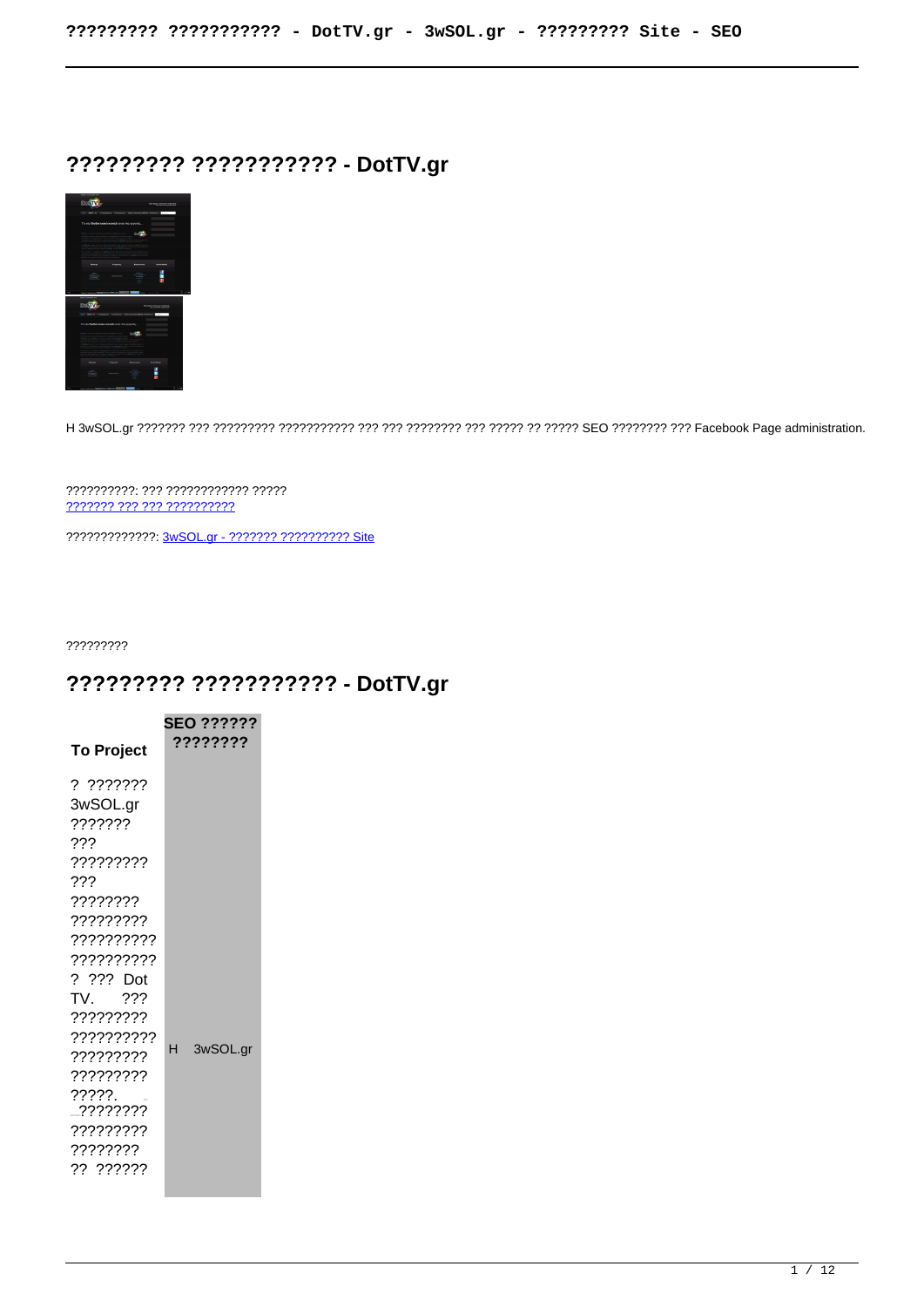| ??<br>??               |                |
|------------------------|----------------|
| ?????????              |                |
| ???,<br>??             |                |
| ?????<br>??            |                |
| ?????? ??              |                |
|                        | ???????<br>??? |
| 77?                    |                |
| ????????               |                |
| ???, ?? ???            |                |
| ?????????              |                |
| ???<br>??              |                |
| ????????               |                |
| ?????????              |                |
| ???.                   |                |
|                        |                |
| ?????????              |                |
| ?????????              |                |
| ?????????              | ???????? ???   |
| ????????               |                |
|                        |                |
| ???.                   |                |
| ???                    |                |
| www.DotT               |                |
| <u>V.gr</u> ?? ???     |                |
| ?????????              |                |
| ?????? ??              |                |
| ???                    |                |
| ????????               |                |
| ??? ?????              |                |
| ??????                 | ???????????    |
| ???? ???               |                |
|                        |                |
| ?????????              |                |
| ?????????              |                |
| ??????????             |                |
| ????<br>on             |                |
| demand,??              |                |
| ????????               |                |
|                        |                |
| ????????,<br>_ _ _ ??? |                |
| events ???             | ?? ????? SEO   |
| ??????????             |                |
| ? ???. To              |                |
| ??????                 |                |
| ????????               |                |
| ?????????              |                |
|                        |                |
| ???????                |                |
| ???<br>???             |                |
| ?? Social              |                |
| Media,                 |                |
| facebook,              | ???????? ???   |
| twitter,               |                |
| google+.               |                |
|                        |                |
| ?????????              |                |
| ????????               |                |
| ?????????              |                |
| ?????????              |                |
| ?????????              |                |
|                        |                |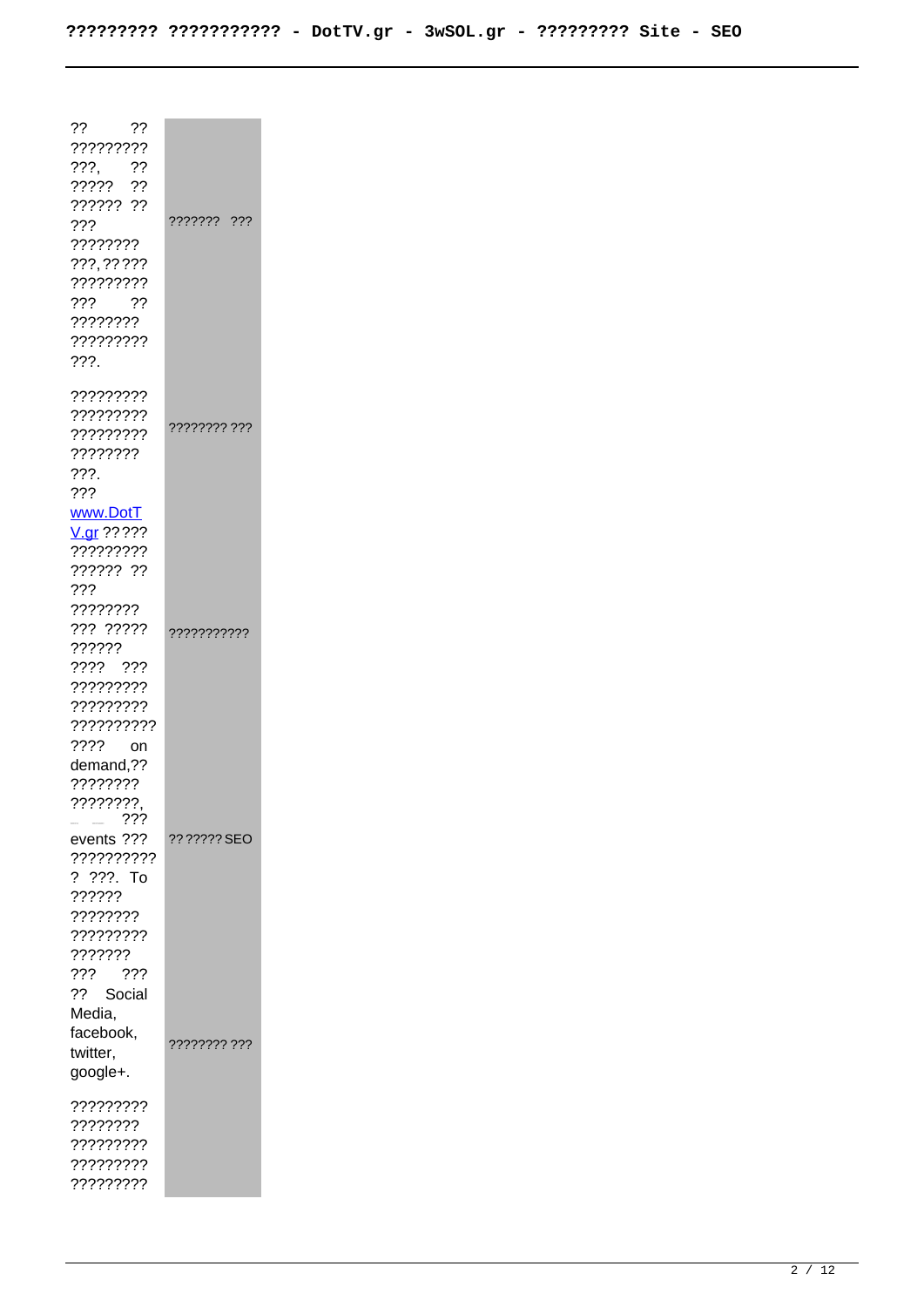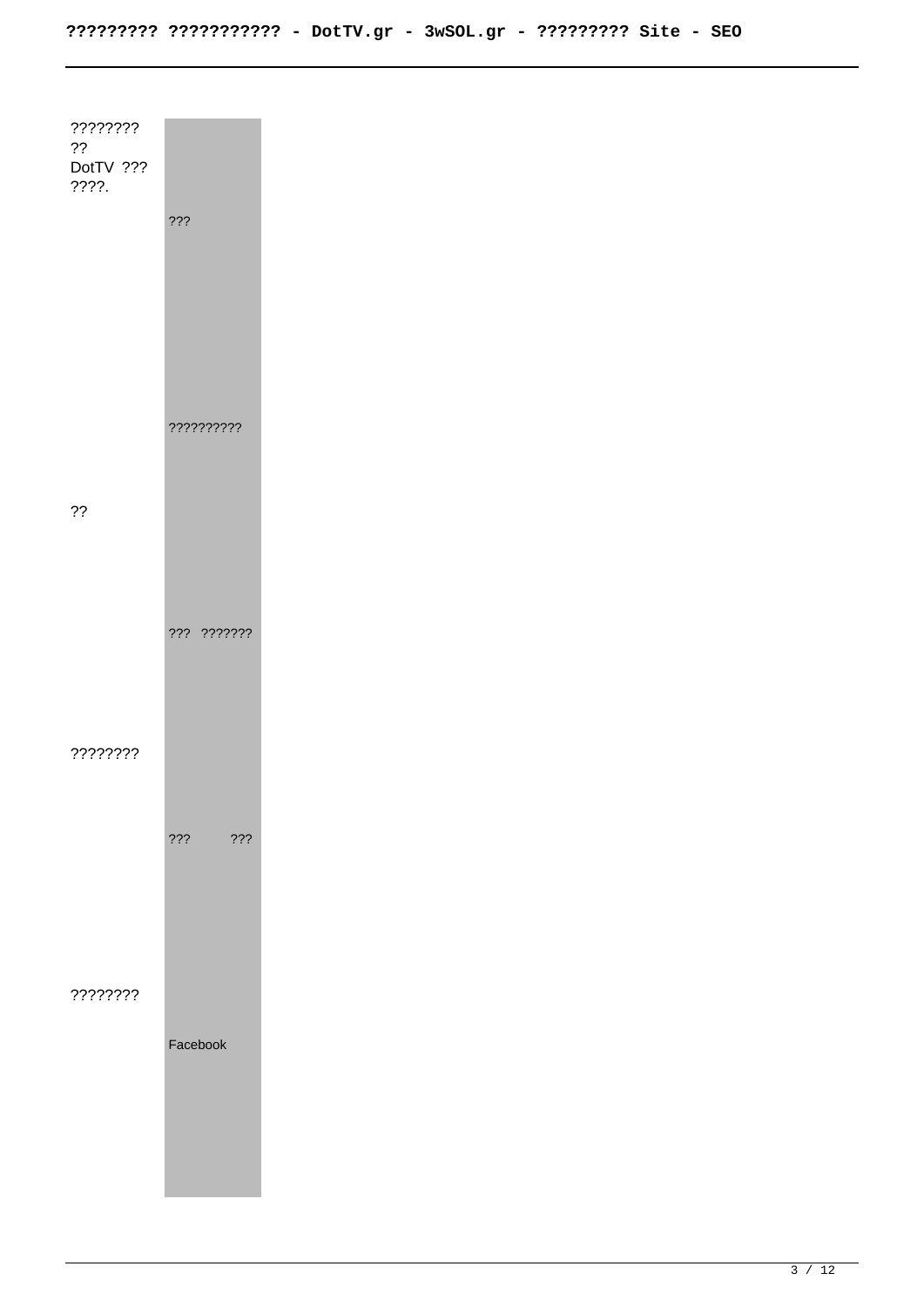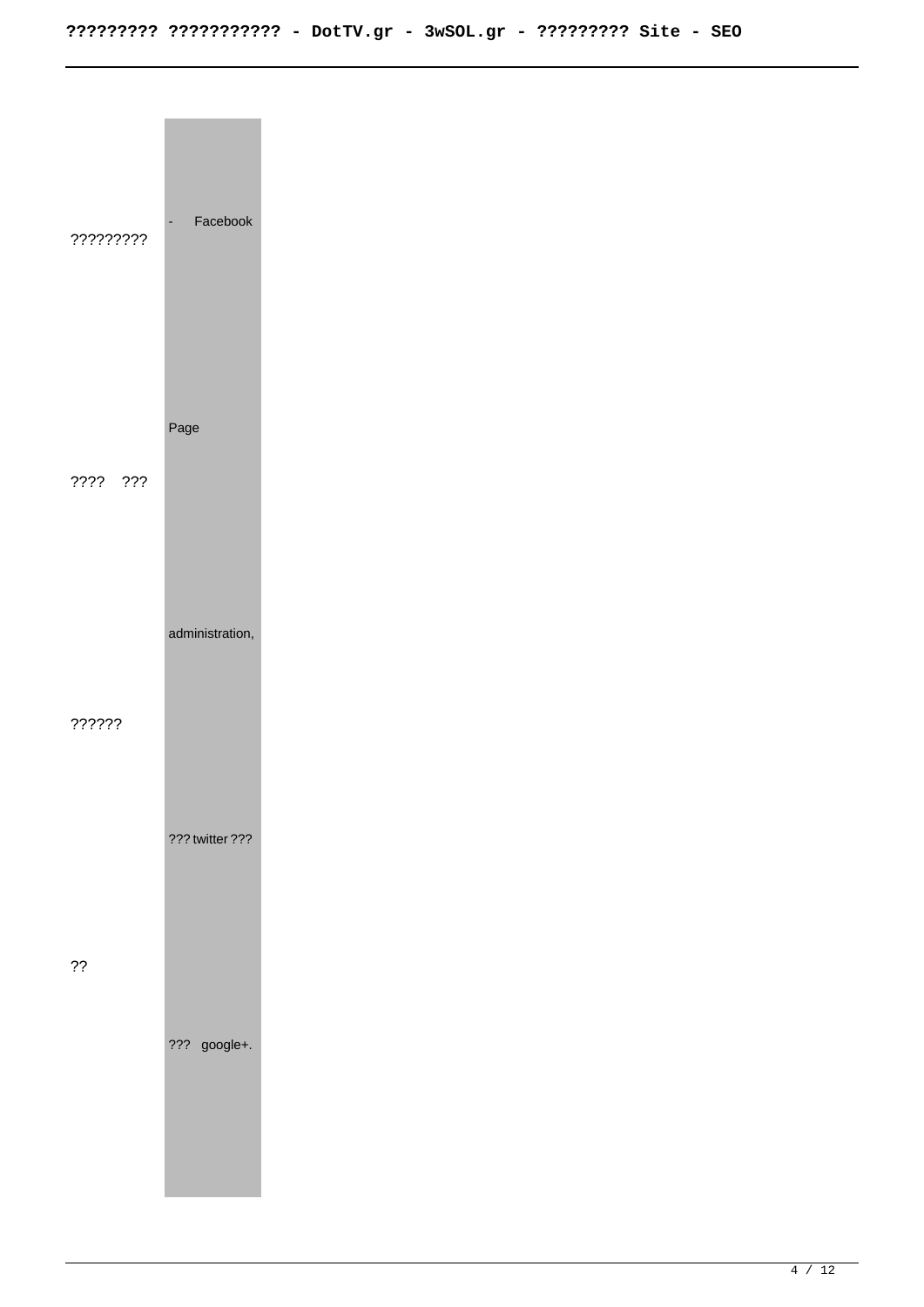| www.DotT         | ???????????    |  |  |  |
|------------------|----------------|--|--|--|
| V.gf??????       | ?????????????  |  |  |  |
| $?$ ??<br>$?$ ?? | ??? ?? project |  |  |  |
|                  | ?????????      |  |  |  |
| ????? ???.       | banners ???    |  |  |  |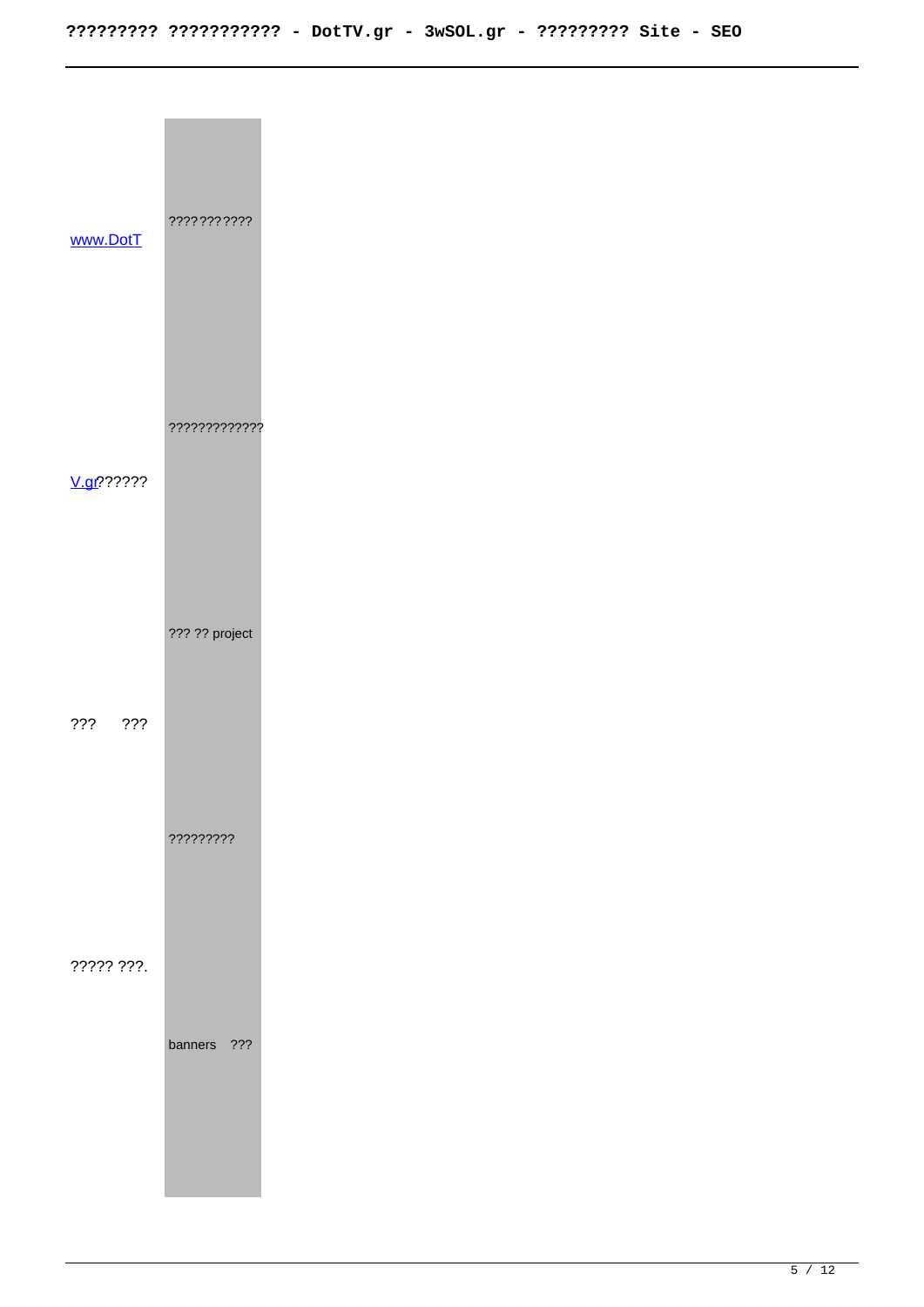| ?<br><u>????????</u><br><u>???????</u><br><u>????????</u><br>????????<br>$\overline{?}$<br>???<br>????? ?? | ??           |  |
|------------------------------------------------------------------------------------------------------------|--------------|--|
| ? ? ? ? ? ?<br>???????<br>?????<br>????????<br>???????<br>????????<br>???????                              | ???????????? |  |
| ????????<br>2222222<br>????????<br>$\mathcal{P}$<br>???<br>????????<br>????????<br>???????<br>???          | ??           |  |
| internet.<br>???????<br>???????<br>?????<br>????<br>???????<br>???????.<br>????????<br>???? ???<br>???     | ???????????  |  |
| ????????<br>222<br>???<br><u>????????</u><br>????????<br>????<br>400€                                      | ???????????  |  |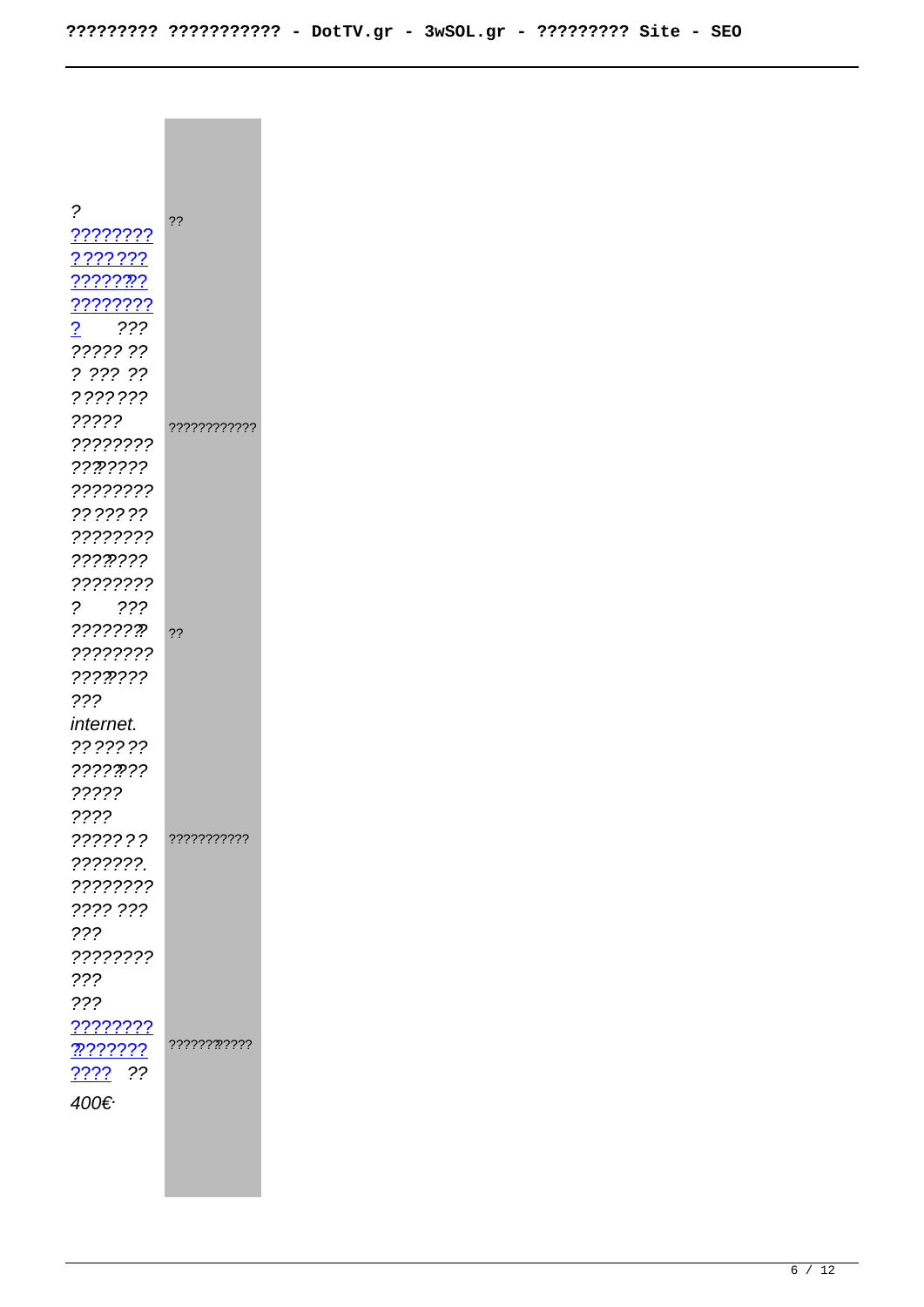??????????.  $\overline{?}$  $\overline{?}$  $????$ ????????????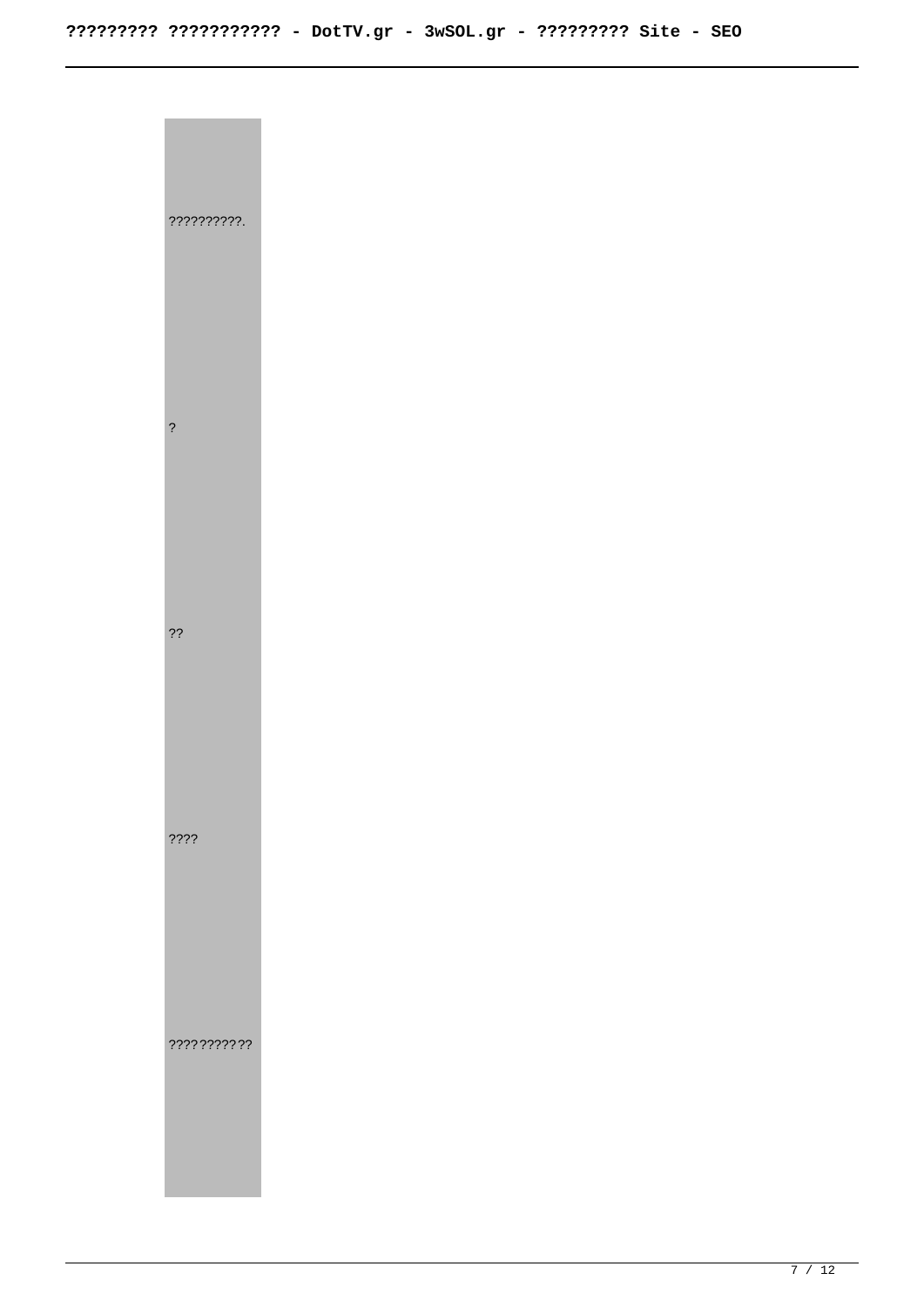| ????????????  |  |  |
|---------------|--|--|
| ??<br>Joomla  |  |  |
| CMS, ?????    |  |  |
| SEO friendly  |  |  |
| $?$ ??<br>??? |  |  |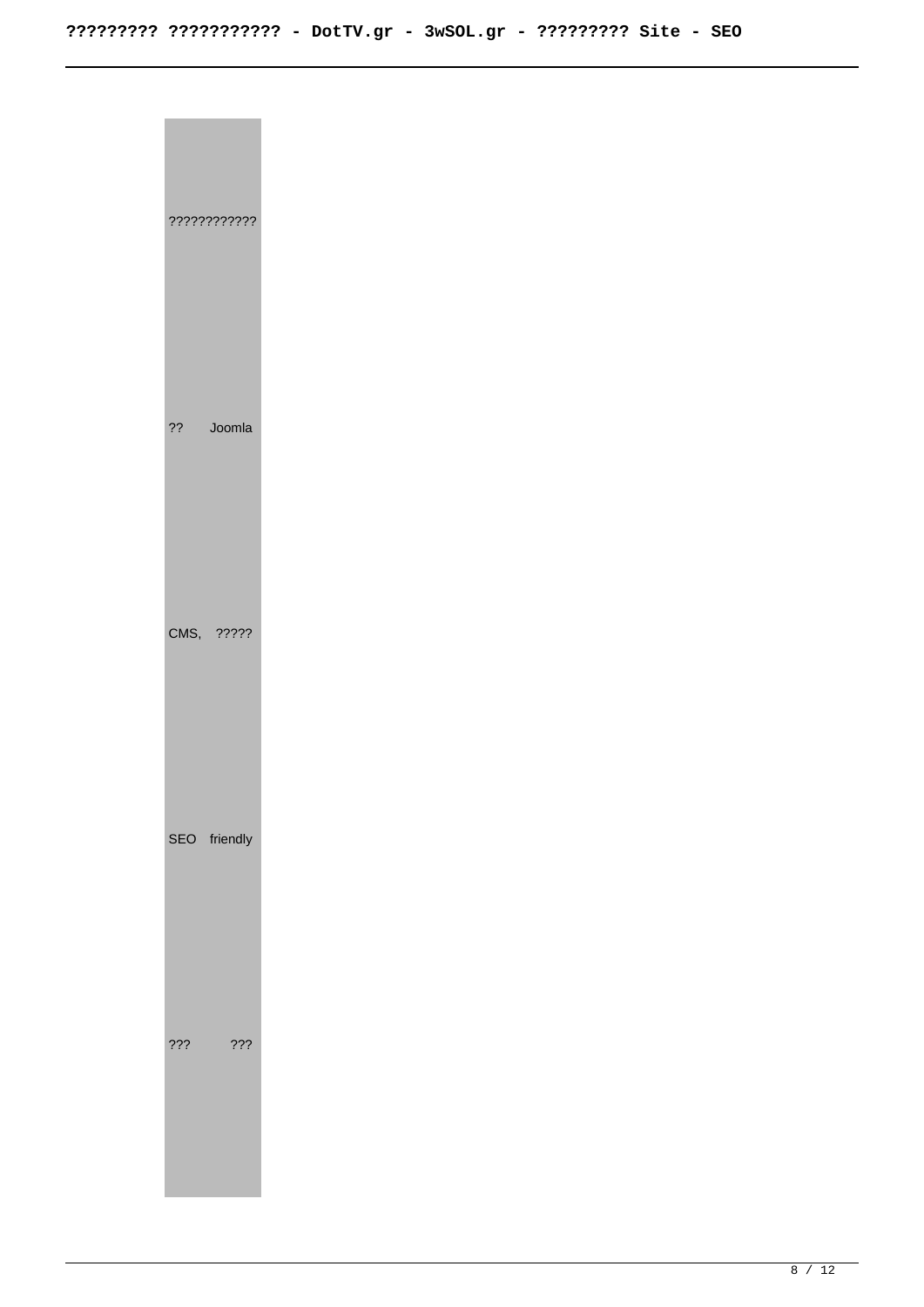| ????????    |  |  |
|-------------|--|--|
| ??????????  |  |  |
| ??????????? |  |  |
| ??????????? |  |  |
| ???<br>???? |  |  |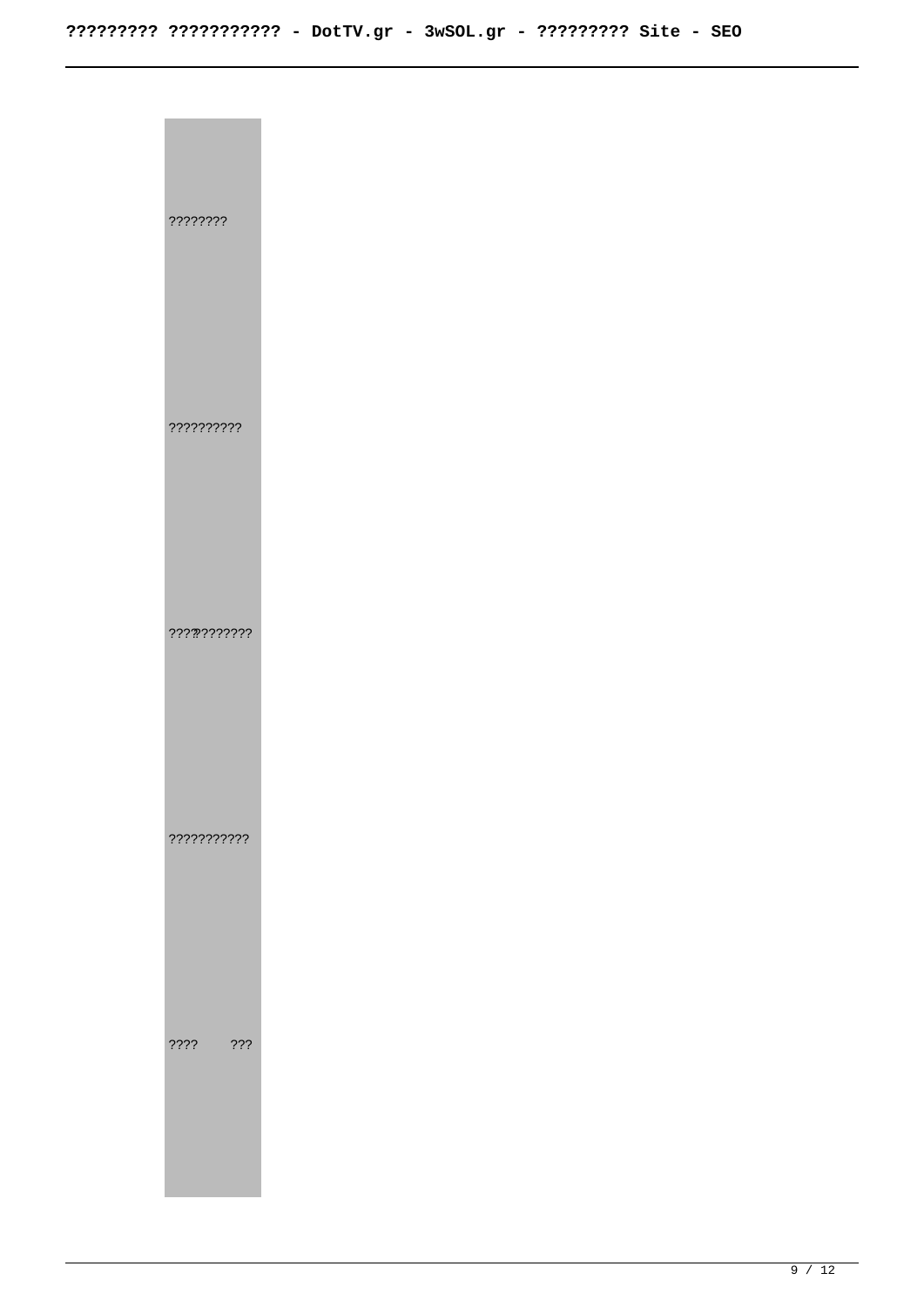| ???????????      |  |  |
|------------------|--|--|
| $?$ ??<br>Google |  |  |
| ?????<br>$?$ ??  |  |  |
| ????????         |  |  |
| ???????????      |  |  |